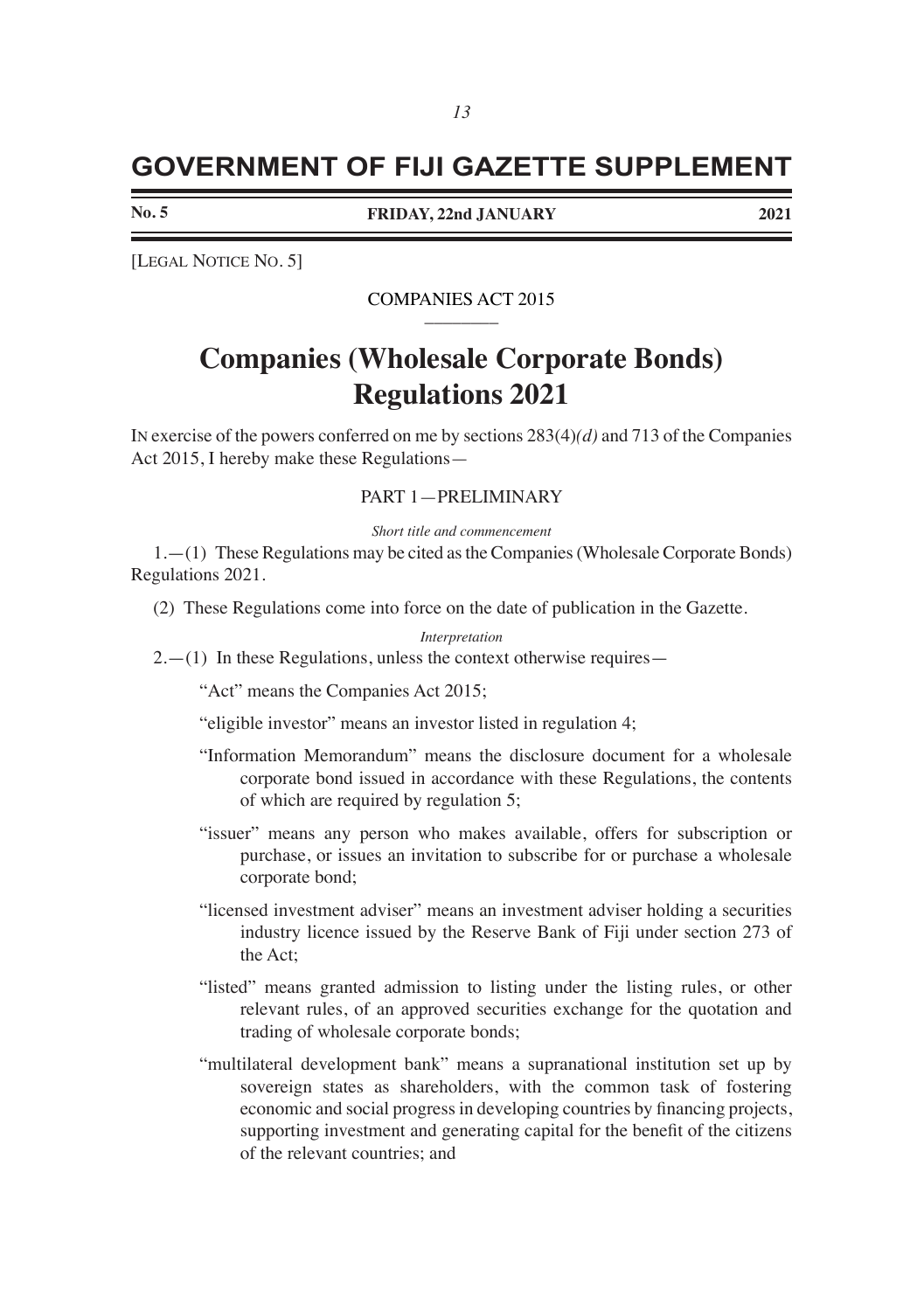"wholesale corporate bond" means a debenture issued in accordance with these Regulations.

(2) In these Regulations, words and phrases that are not defined in subregulation (1) have the same meaning as under the Act unless the context otherwise requires.

# PART 2—REGULATION OF OFFERS OF SECURITIES

#### *Eligible securities*

3.—(1) The securities under these Regulations are limited to the class of debentures with a trustee duly appointed under Part 27 of the Act, being issued under the exception provided for in section 283(4)*(d)* of the Act.

(2) The securities under these Regulations must be listed under listing rules, or other relevant rules, of an approved securities exchange for wholesale corporate bonds.

#### *Eligible investors*

4.—(1) A wholesale corporate bond must only be offered or issued to an investor that falls into one or more of the following categories—

- *(a)* a bank, credit institution or other financial institution licensed by the Reserve Bank of Fiji under the Banking Act 1995;
- *(b)* a credit union licensed under the Credit Unions Act 1954;
- *(c)* a licensed investment adviser and any other licensee for capital markets activities approved under the Act;
- *(d)* an approved securities exchange or central depository licensed by the Reserve Bank of Fiji under the Act;
- *(e)* an insurance company licensed by the Reserve Bank of Fiji to conduct insurance business under the Insurance Act 1998;
- *(f)* a fund established by, or approved under, the Fiji National Provident Fund Act 2011;
- *(g)* an approved managed investment scheme licensed by the Reserve Bank of Fiji under the Act;
- *(h)* the Fiji Development Bank;
- *(i)* a foreign entity that is the equivalent in its country of operation or domicile of the entities covered in one or more of the preceding paragraphs, and which makes its investment through a licensed investment adviser;
- *(j)* a multilateral development bank; and
- *(k)* any other investor that purchases securities with a value of more than FJ\$200,000, provided that the purchase of the wholesale corporate bond is on the advice of a licensed investment adviser.

(2) Each investor under subregulation  $(1)(k)$  must purchase securities as a single investor without beneficial ownership being shared with any other investor, and joint applications to purchase securities are prohibited.